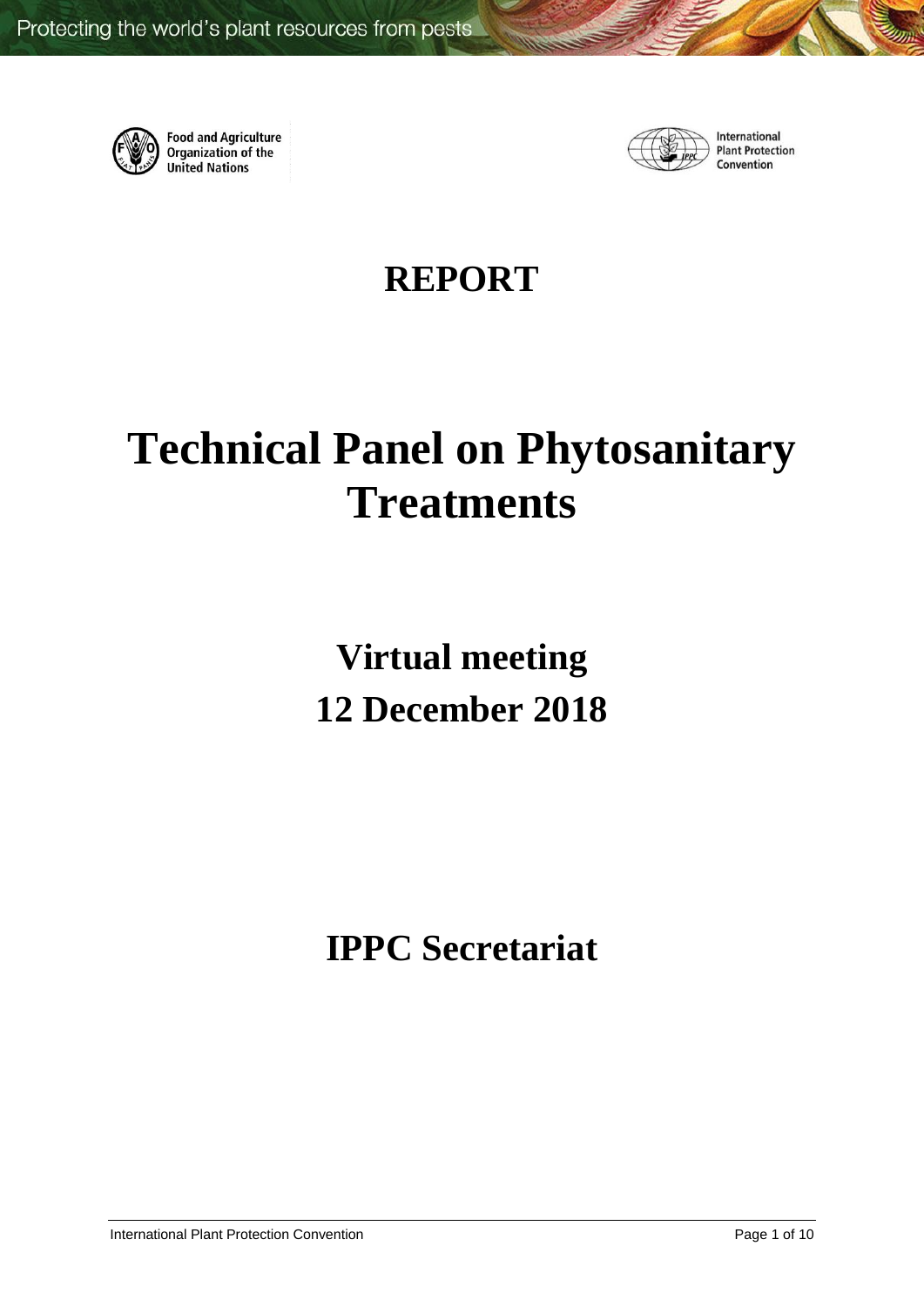International Plant Protection Convention (IPPC). 2018. *Report of the December Virtual Meeting of the Technical panel on Phytosanitary Treatments, 12 December 2018*. 10 pages. Licence: CC BY-NC-SA 3.0 IGO.

The designations employed and the presentation of material in this information product do not imply the expression of any opinion whatsoever on the part of the Food and Agriculture Organization of the United Nations (FAO) concerning the legal or development status of any country, territory, city or area or of its authorities, or concerning the delimitation of its frontiers or boundaries. The mention of specific companies or products of manufacturers, whether or not these have been patented, does not imply that these have been endorsed or recommended by FAO in preference to others of a similar nature that are not mentioned.

The views expressed in this information product are those of the author(s) and do not necessarily reflect the views or policies of FAO.

© FAO, 2018



Some rights reserved. This work is made available under the Creative Commons Attribution-NonCommercial-ShareAlike 3.0 IGO licence (CC BY-NC-SA 3.0 IGO[; https://creativecommons.org/licenses/by-nc-sa/3.0/igo\)](https://creativecommons.org/licenses/by-nc-sa/3.0/igo).

Under the terms of this licence, this work may be copied, redistributed and adapted for non-commercial purposes, provided that the work is appropriately cited. In any use of this work, there should be no suggestion that FAO endorses any specific organization, products or services. The use of the FAO logo is not permitted. If the work is adapted, then it must be licensed under the same or equivalent Creative Commons licence. If a translation of this work is created, it must include the following disclaimer along with the required citation: "This translation was not created by the Food and Agriculture Organization of the United Nations (FAO). FAO is not responsible for the content or accuracy of this translation. The original English edition shall be the authoritative edition."

Any mediation relating to disputes arising under the licence shall be conducted in accordance with the Arbitration Rules of the United Nations Commission on International Trade Law (UNCITRAL) as at present in force.

**Third-party materials.** Users wishing to reuse material from this work that is attributed to a third party, such as tables, figures or images, are responsible for determining whether permission is needed for that reuse and for obtaining permission from the copyright holder. The risk of claims resulting from infringement of any third-party-owned component in the work rests solely with the user.

Sales, rights and licensing. FAO information products are available on the FAO website [\(www.fao.org/publications](http://www.fao.org/publications)) and can be purchased through [publications-sales@fao.org.](mailto:publications-sales@fao.org) Requests for commercial use should be submitted via: [www.fao.org/contact-us/licence-request.](http://www.fao.org/contact-us/licence-request) Queries regarding rights and licensing should be submitted to: [copyright@fao.org.](mailto:copyright@fao.org)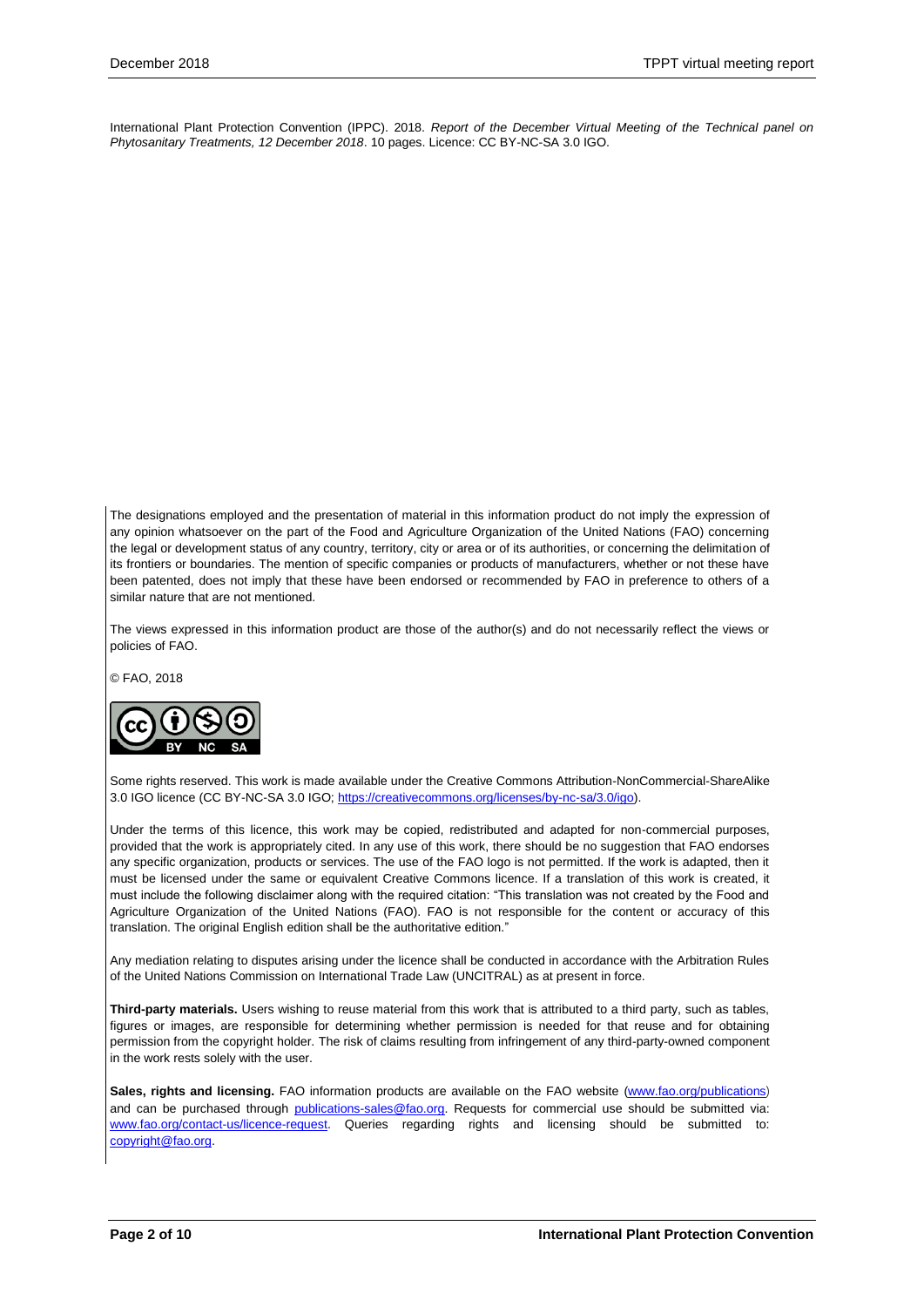# **CONTENTS**

| 1.               |      |                                                                                           |  |  |  |  |
|------------------|------|-------------------------------------------------------------------------------------------|--|--|--|--|
|                  | 1.1. |                                                                                           |  |  |  |  |
|                  | 1.2. |                                                                                           |  |  |  |  |
| 2.               |      |                                                                                           |  |  |  |  |
|                  | 2.1. |                                                                                           |  |  |  |  |
| $\mathfrak{Z}$ . |      |                                                                                           |  |  |  |  |
|                  | 3.1. | Objection to the Heat treatment of wood using dielectric heating (2007-114) 5             |  |  |  |  |
|                  | 3.2. |                                                                                           |  |  |  |  |
|                  | 3.3. | Irradiation treatment for <i>Omphisa anastomosalis</i> eggs, larvae and pupae (2018-042)7 |  |  |  |  |
| 4.               |      |                                                                                           |  |  |  |  |
| 5.               |      |                                                                                           |  |  |  |  |
|                  |      |                                                                                           |  |  |  |  |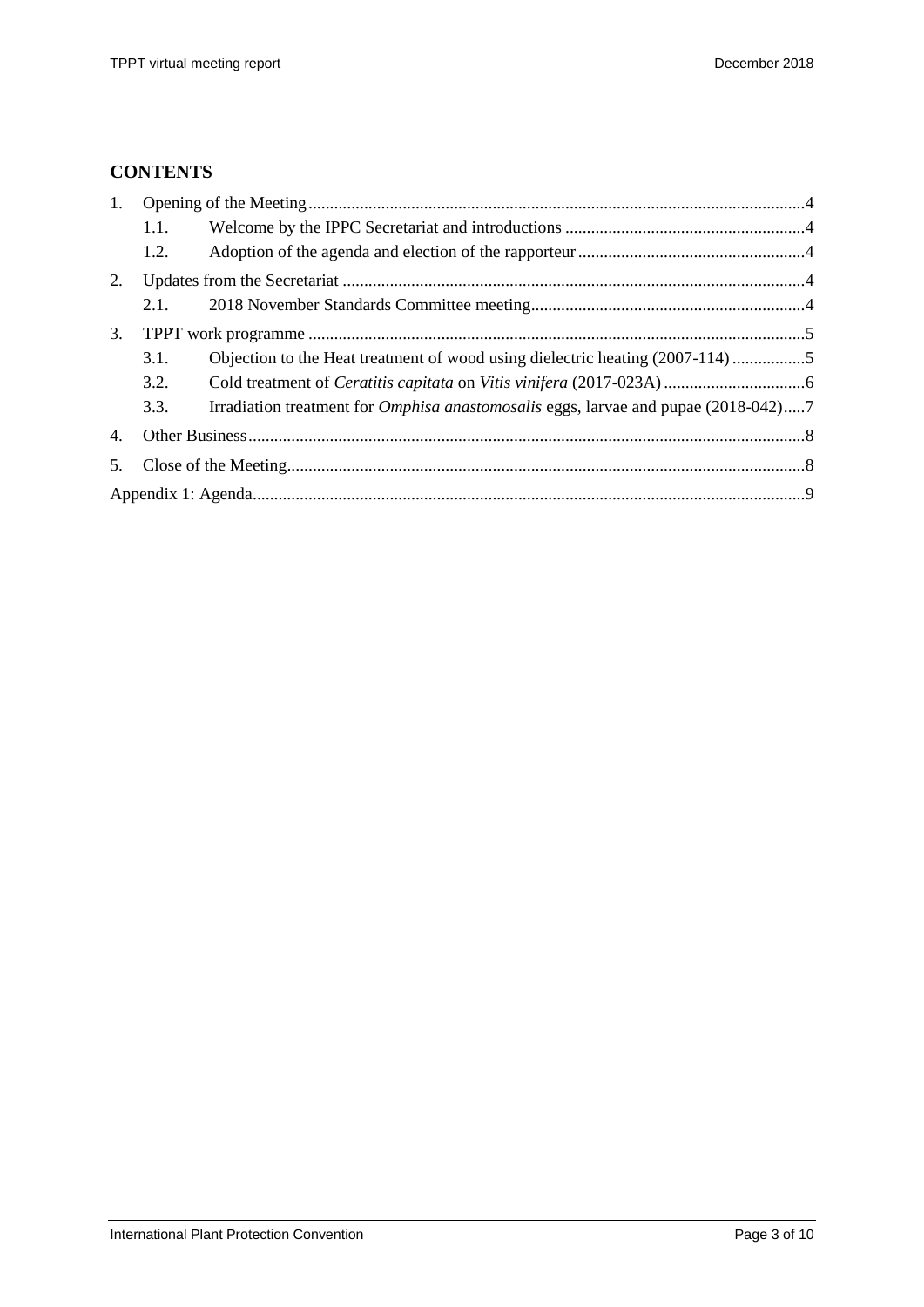# <span id="page-3-0"></span>**1. Opening of the Meeting**

#### <span id="page-3-1"></span>**1.1. Welcome by the IPPC Secretariat and introductions**

- *[1]* The International Plant Protection Convention (IPPC) Secretariat (hereafter referred to as "Secretariat") support for Technical Panel on Phytosanitary Treatments (TPPT) chaired the meeting and welcomed the following participants:
	- 1. Mr David OPATOWSKI (TPPT Steward)
	- 2. Mr Toshiyuki DOHINO (Japan)
	- 3. Mr Michael ORMSBY (New Zealand)
	- 4. Mr Andrew PARKER (International Atomic Energy Agency)
	- 5. Mr Matthew SMYTH (Australia)
	- 6. Mr Yuejin WANG (China)
	- 7. Mr Eduardo WILLINK (Argentina)
	- 8. Mr Daojian YU (China)
	- 9. Mr Guy HALLMAN (Invited expert)
	- 10. Ms Adriana G. MOREIRA (IPPC Secretariat, lead)
	- 11. Ms Janka KISS (IPPC Secretariat, support)
- *[2]* The full list of TPPT members and their contact details can be found on the International Phytosanitary Portal (IPP)<sup>1</sup>.

#### <span id="page-3-2"></span>**1.2. Adoption of the agenda and election of the rapporteur**

- *[3]* The Secretariat introduced the agenda and it was adopted as presented in Appendix 1 to this report.
- *[4]* Mr Eduardo WILLINK was elected as the Rapporteur.

## <span id="page-3-3"></span>**2.Updates from the Secretariat**

#### <span id="page-3-4"></span>**2.1. 2018 November Standards Committee meeting**

- [5] The TPPT Steward introduced the paper<sup>2</sup> and updated the participants on the relevant issues discussed at the 2018 November Standards Committee (SC) meeting.
- *[6]* **Fumigation standard approved**. The TPPT was informed that the SC recommended the draft ISPM: *Requirements for the use of fumigation as a phytosanitary meas*ure (2014-004) to the Committee on Phytosanitary Measures (CPM-14) 2019 for adoption.
- *[7]* The SC thanked the previous and current Stewards and the TPPT for their efforts in developing the draft standard. The SC noted that it may be beneficial to have the assistance of the technical costewards or assistant stewards at these late stage discussions of technical ISPMs.
- *[8]* **Guidance on treatment research.** The TPPT was informed that the SC agreed that the Secretariat should combine the research guidance material (previously appendices to the draft ISPMs on requirements for the use of treatments as phytosanitary measures (e.g. the research guidelines in ISPM 42)) into one document "*TPPT treatment research guidelines*" and make them publicly available on the Standard Setting page of the International Phytosanitary Portal (IPP).
- *[9]* **TPPT recommendations on removal/addition of PT proposals**. The SC agreed with the recommendations of the TPPT regarding the addition and removal of PTs from the work program, and to *change the priority* of the draft PT: Irradiation treatment for *Bactrocera tau* (2017-025) from 3 to 2 due to the demonstrated economic importance of the treatment. The SC also *assigned pending status*

<sup>1</sup>TPPT membership list:<https://www.ippc.int/en/publications/81655/>

<sup>&</sup>lt;sup>2</sup> 10 TPPT 2018 Dec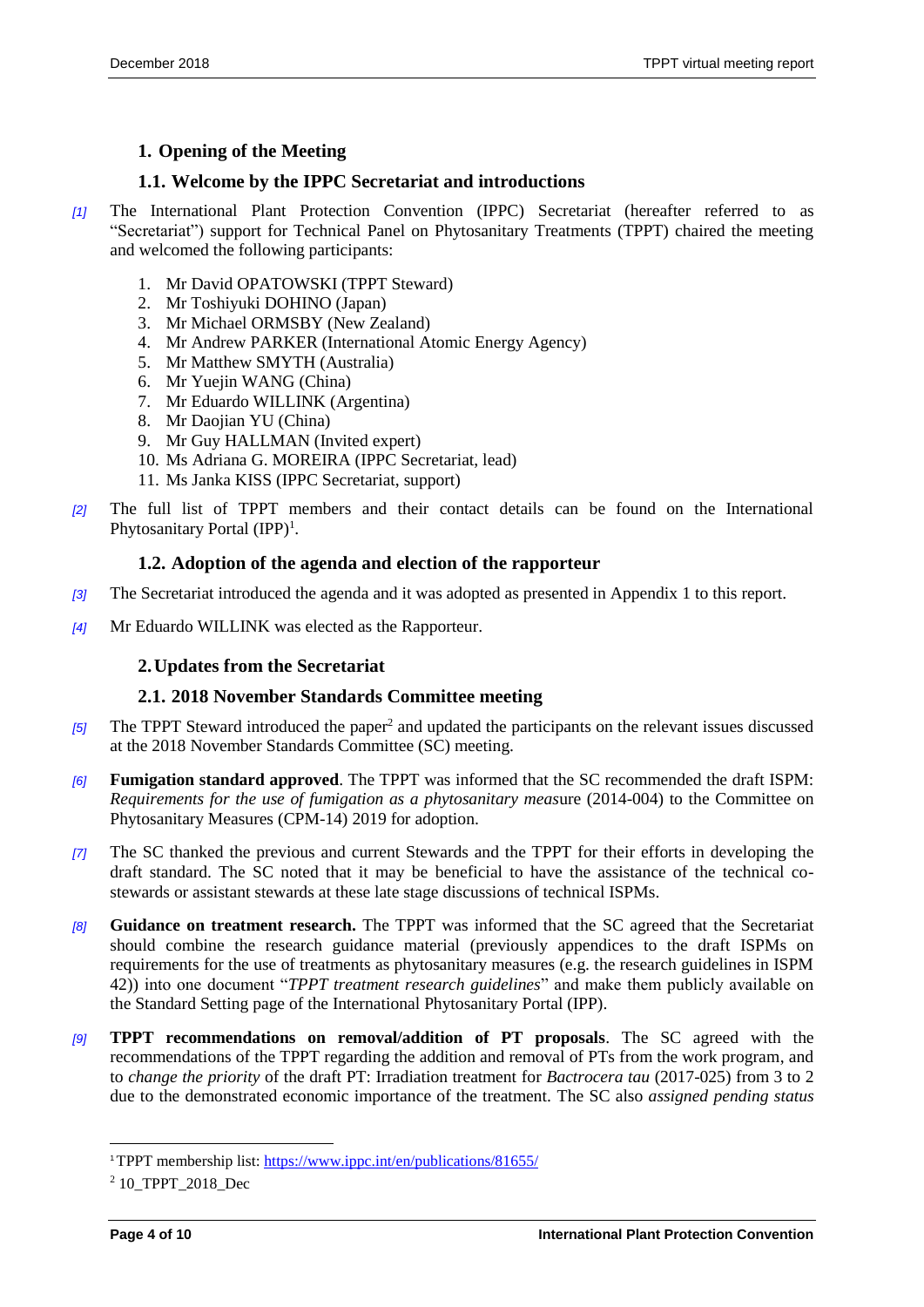to the draft PT on Heat treatment of wood using dielectric heating (2007-114) until further information is provided.

- *[10]* On the submissions concerning treatments using controlled atmosphere/temperature treatment systems, one SC member noted that the proposed titles did not refer to modified atmospheres, the term which is used in ISPMs, but considered that this will be addressed during the evaluation of the proposed PTs.
- *[11]* **PT proposal not supported by IPPC contact point.** The TPPT was informed that the NPPO of the country submitting the proposal for the PT on "Phytosanitary irradiation treatment of fresh commodities against *Liriomyza sativa, L. trifolii* and *L. huidobrensis* (2018-001)" informed the Secretariat in September 2018 that they did not wish to support it. However the SC decided to keep it on the work program for the time being.
- *[12]* **Invited expert.** The SC agreed that Mr Guy HALLMAN be invited as an expert to the 2019 TPPT meetings.
- *[13]* **Commodity and Pathway Standards**. The TPPT was informed of the proposals from the Focus Group on Commodity and Pathway Standards (which met from 03-05 October 2018), acknowledging possible adjustments in the standard setting process. A new governance processes will be required to support the development of these standards, for example a new Technical Panel for Phytosanitary Measures (TPPM) will support the development of commodity and pathway standards and possibly the current TPPT would become a subcommittee of the TPPM.
- *[14]* The TPPT noted the update and briefly discussed the possible implications of the new process to their work. The Secretariat clarified that the new process is not finalized yet, and it will still be discussed at CPM-14 (2019).
- *[15]* The TPPT

l

<span id="page-4-0"></span>(1) *noted* the update from the November 2018 SC meeting.

#### **3.TPPT work programme**

- *[16]* The Secretariat informed the TPPT that two additional treatment submissions had been received in response to the Call for phytosanitary treatments. All the submissions, the list of submitted treatments and the non-confidential supporting documents are publicly available on the IPP<sup>3</sup>.
- *[17]* **Irradiation treatment for coffee berry borer** *Hypothenemus hampei* **(2018-041).** The submission for the Irradiation treatment for coffee berry borer *Hypothenemus hampei* (2018-041) was resubmitted. The TPPT did not proposed it for the work program as the first submission contained insufficient supporting documentation. The submitter decided to resubmit the treatment providing more supporting information. Mr Eduardo WILLINK volunteered to be the Treatment Lead for this submission.
- *[18]* **Irradiation treatment for** *Omphisa anastomosalis* **eggs, larvae, and pupae (2018-042).** The Secretariat explained that Mr Toshiyuki DOHINO volunteered to evaluate the submission for Irradiation treatment for *Omphisa anastomosalis* eggs, larvae, and pupae (2018-042).

#### <span id="page-4-1"></span>**3.1. Objection to the Heat treatment of wood using dielectric heating (2007-114)**

*[19]* Mr Michael ORMSBY, the Treatment Lead of the draft PT Heat treatment of wood using dielectric heating (2007-114) provided a summary on the progress in evaluating the objection. As discussed at the November 2017 meeting<sup>4</sup> of the TPPT, it is likely that problems around the application resulted in the failure of the schedule (loss on the surface, cold spots cannot be excluded). The International

<sup>&</sup>lt;sup>3</sup> Calls for treatments:<https://www.ippc.int/en/core-activities/standards-setting/calls-treatments/>

<sup>4</sup> 11-2017 TPPT virtual meeting report:<https://www.ippc.int/en/publications/85546/>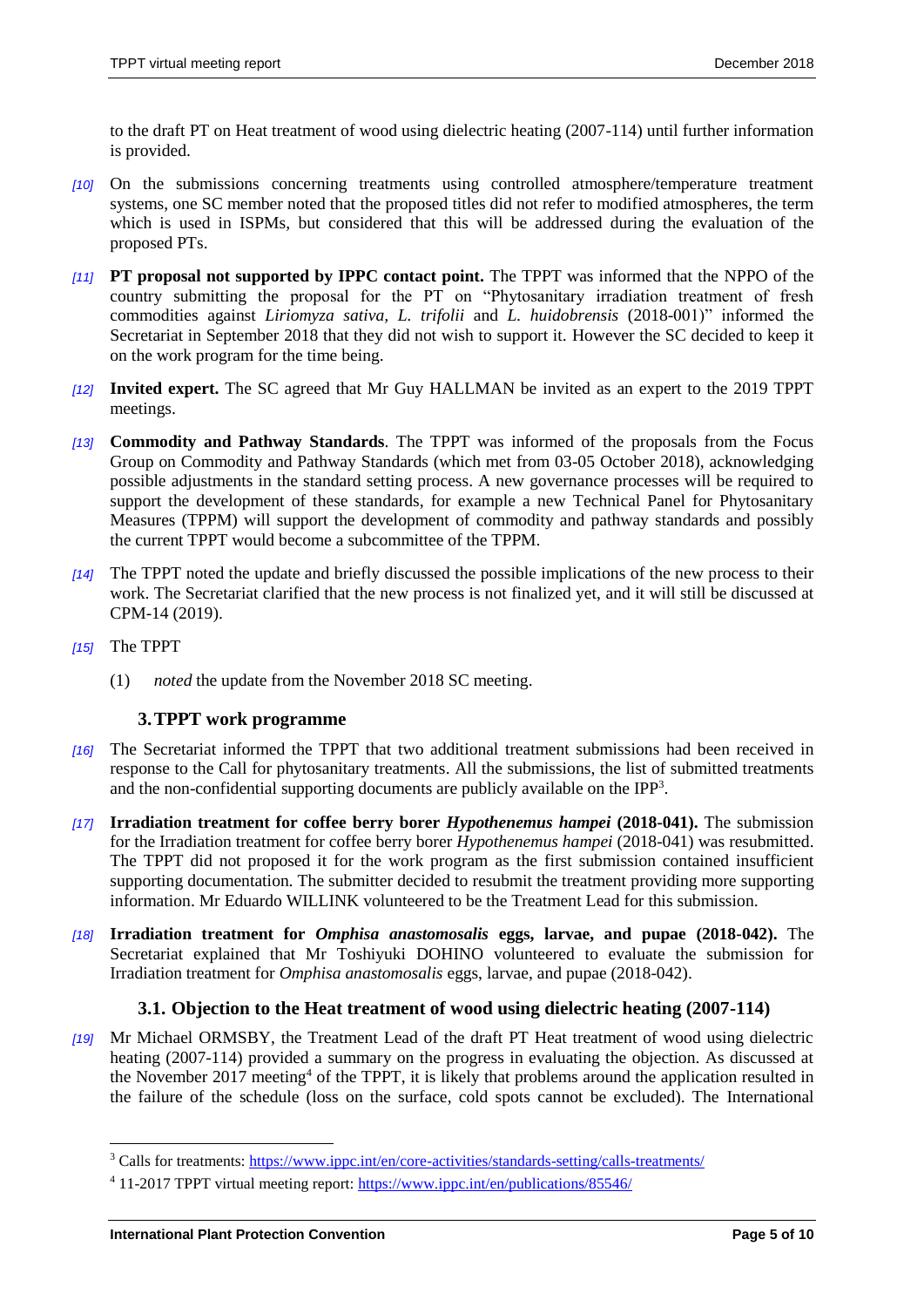Forestry Quarantine Research Group (IFQRG) is currently reviewing the previously developed (IPPC) guidance on how to successfully apply dielectric heating treatments.

- *[20]* The Secretariat contacted the submitter of the objection prior to the December 2018 virtual meeting of the TPPT to inquire if there was any further information available that would help to address the concerns raised by the objection and help to resolve the issue. The submitter responded, informing the Secretariat, that the General Administration of Customs R.P. China (GACC) is adjusting the test plan. After the plan settled, GACC will try to carry out further tests. They informed the Secretariat, that there is no new test data to be submitted currently.
- *[21]* The Treatment Lead who is also the acting Chair of the IFQRG informed the TPPT that at their last meeting the IFQRG decided to further pursue the development of a guidance material for the application of dielectric heating to wood. It is expected to be finalized by mid-October 2019<sup>5</sup>. It was pointed out that the main issue is the implementation of the treatment, and may not be the treatment schedule *per se.*
- *[22]* The TPPT agreed that at their next face to face meeting, they will finalize the responses to the objection consider ways to address the issue, and give clear recommendations to the SC whether the objection to the adoption of this phytosanitary treatment is technically justified.

#### <span id="page-5-0"></span>**3.2. Cold treatment of** *Ceratitis capitata* **on** *Vitis vinifera* **(2017-023A)**

- *[23]* The Treatment Lead for the draft PT, Mr Toshiyuki DOHINO, introduced the issue that was identified during a recent TPPT e-decision (2018\_eTPPT\_Oct\_01) on the approval of the Cold treatment of *Ceratitis capitata* on table grapes (2017-023A) for first consultation.
- *[24]* At the June 2018 meeting the TPPT discussed the draft PT on the Cold treatment of *Ceratitis capitata* on *Vitis vinifera* (2017-023A). They agreed to include the schedules supported by the extensive studies provided in the submission. Additionally they considered the study of De Lima *et al.* (2017) that provides a data set from preliminary trials that would support an additional schedule (1 °C cold treatment for 14 days).
- *[25]* In the TPPT e-decision forum (2018\_eTPPT\_Oct\_01), one member expressed concerns that the suggested treatment for 1°C required 16 days whereas some countries accept trade based on a schedule of 14 days at the same temperature. It was proposed to consider again the reference, (De Lima *et al*  2017)<sup>6</sup> and what additional information would be needed to support a less restrictive treatment at 1  $^{\circ}$ C for 14 days.
- *[26]* It was highlighted that the details of the supporting data are not provided in the paper of De Lima *et al*  (2017), it is not clear, how the exposure period was selected and why the 14 day schedule was not recommended, even though according to the paper, there were no survivors in an estimated number 398 622 treated immature stages.
- *[27]* The TPPT discussed that if the data of the calculation on the number of treated insect could be obtained, the efficacy level of the 14 day treatment might be higher than the 16 day treatment and thus could replace it.
- *[28]* The TPPT decided to request additional data on the calculation of the number of treated insects to confirm the calculations and corrections resulting in the estimated number 398 622 treated immature stages and discuss the treatment further at the next virtual meeting in February 2019.

<sup>5</sup> Meeting report of the 2018 October meeting of IFQRG:

[https://www.ippc.int/en/partners/internationalforestryquarantineresearchgroup/publications/2018/12/report-ifqrg-](https://www.ippc.int/en/partners/internationalforestryquarantineresearchgroup/publications/2018/12/report-ifqrg-2018-10-rome/)[2018-10-rome/](https://www.ippc.int/en/partners/internationalforestryquarantineresearchgroup/publications/2018/12/report-ifqrg-2018-10-rome/)

<sup>6</sup> **De Lima CPF, Mansfield ER, Poogoda SR (2017).** International market access for Australian table grapes through cold treatment of fruit flies with a review of methods, models and data for fresh fruit disinfestation. Australian Journal of Grape and Wine Research 2017: 1-12.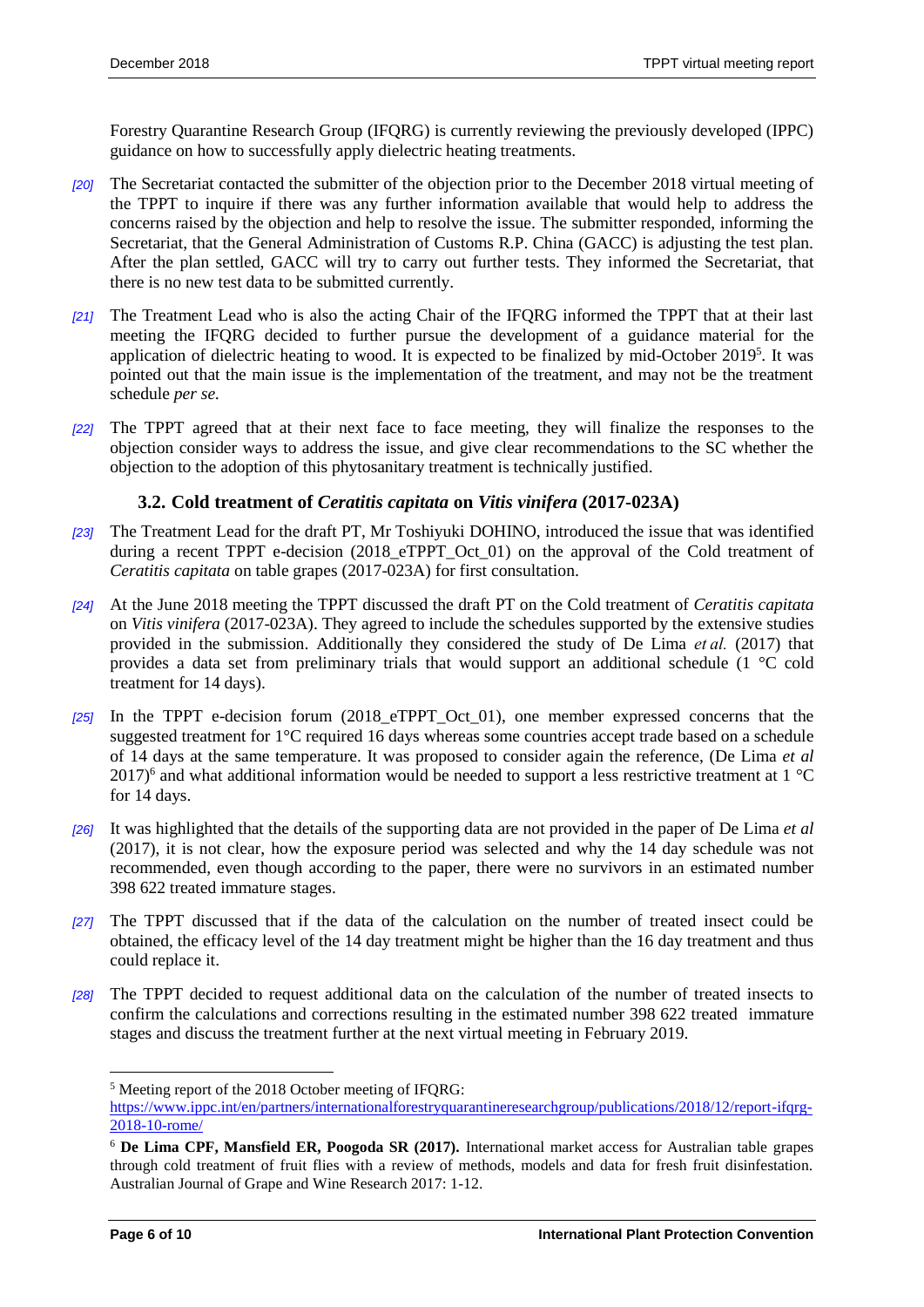#### <span id="page-6-0"></span>**3.3. Irradiation treatment for** *Omphisa anastomosalis* **eggs, larvae and pupae (2018- 042)**

- *[29]* The Lead for the submission, Mr Toshiyuki DOHINO, introduced the Checklist for evaluating treatment submissions and Prioritization score sheet<sup>7</sup> for the Irradiation treatment for *Omphisa anastomosalis* eggs, larvae and pupae (2018-042).
- *[30]* The proposed treatment schedule is a minimum absorbed dose of 150 Gy to prevent the development of F1 adults. The schedule is supported by three reference papers<sup>8</sup>. Follett (2006) provides information on the most radio-tolerant stage (pupae) of *Omphisa anastomosalis* and provides large-scale test data (total 37 tests: 30,282 pupae, measure absorbed dose: 135-148 Gy) to calculate the efficacy.
- *[31]* The TPPT discussed the lack of clear information on the number of replication of laboratory tests for determining the most tolerant life stage. Species identification and retention of voucher specimens should also be clarified.
- *[32]* It was highlighted that there are two adopted irradiation treatments against pests of sweet potato:
	- PT 12: Irradiation treatment for *Cylas formicarius elegantulus* (sweetpotato weevil 165 Gy to prevent the development of F1 adults)
	- PT 13: Irradiation treatment for *Euscepes postfasciatus* (West Indian sweet potato weevil 150 Gy to prevent the development of F1 adults).
- *[33]* The distribution areas of these species overlap with *Omphisa anastomosalis*, the adoption of the proposed new PT would facilitate the international trade of sweet potato produced in Asian countries.
- *[34]* **Title.** The TPPT agreed to change "Irradiation treatment for *Omphisa anastomosalis* eggs, larvae, and pupae" for "Irradiation treatment for *Omphisa anastomosalis*" for consistency with names of PT 12 and PT 13.
- *[35]* **Most resistant life stage**. The study of Follett (2006) used natural infestation methods, and determined that the most resistant life stage of the target pest is the pupae. It was discussed that 400 Gy is approved as irradiation dose for all Insects except adults and pupae of Lepidoptera as the insect group is considered quite radio tolerant. The TPPT felt that it would be important to clarify if the study used *late stage* pupae that is known to be the most resistant life stage.
- *[36]* **Target regulated article**. The experiment was conducted using sweet potato, and the target regulated article is defined in the submission as sweet potato, but the TPPT may consider to broadening it to all fruits and vegetables that are hosts of *Omphisa anastomosalis* once evaluating this submission in a more detailed manner in a future meeting.
- *[37]* **Dose.** In the study 148 Gy is applied, and it was suggested to include this dose in the treatment schedule instead of rounding up the dose to 150.
- *[38]* **Endpoint.** The proposed end point (to prevent the development of F1 adults) would allow for the presence of live, non-viable insects. Although this is the outcome of other similar adopted PTs (PT 12 and PT 13), the TPPT agreed to further examine whether this is an appropriate outcome for the elimination of the pest risk in the case of *Omphisa anastomosalis.*

<sup>7</sup> 03\_TPPT\_2018\_Dec

<sup>8</sup> **Follett, P. A.** 2006. Irradiation as a methyl bromide alternative for postharvest control of *Omphisa anastomosalis* (Lepidoptera: Pyralidae) and *Euscepes postfasciatus* and *Cylas formicarius elegantulus* (Coleoptera: Curculionidae) in sweet potatoes. Journal of Economic Entomology 99 (1): 32-37.

**Wall, M. M.** 2005. Storage quality and composition of sweetpotato roots after quarantine treatment using low doses of x-ray irradiation. HortScience 40: 424-427.

**Barkai-Golan, R. and P. A Follett.** 2017. Irradiation for Quality Improvement, Microbial Safety and Phytosanitation of Fresh Produce. Academic Press, Elsevier: Amsterdam.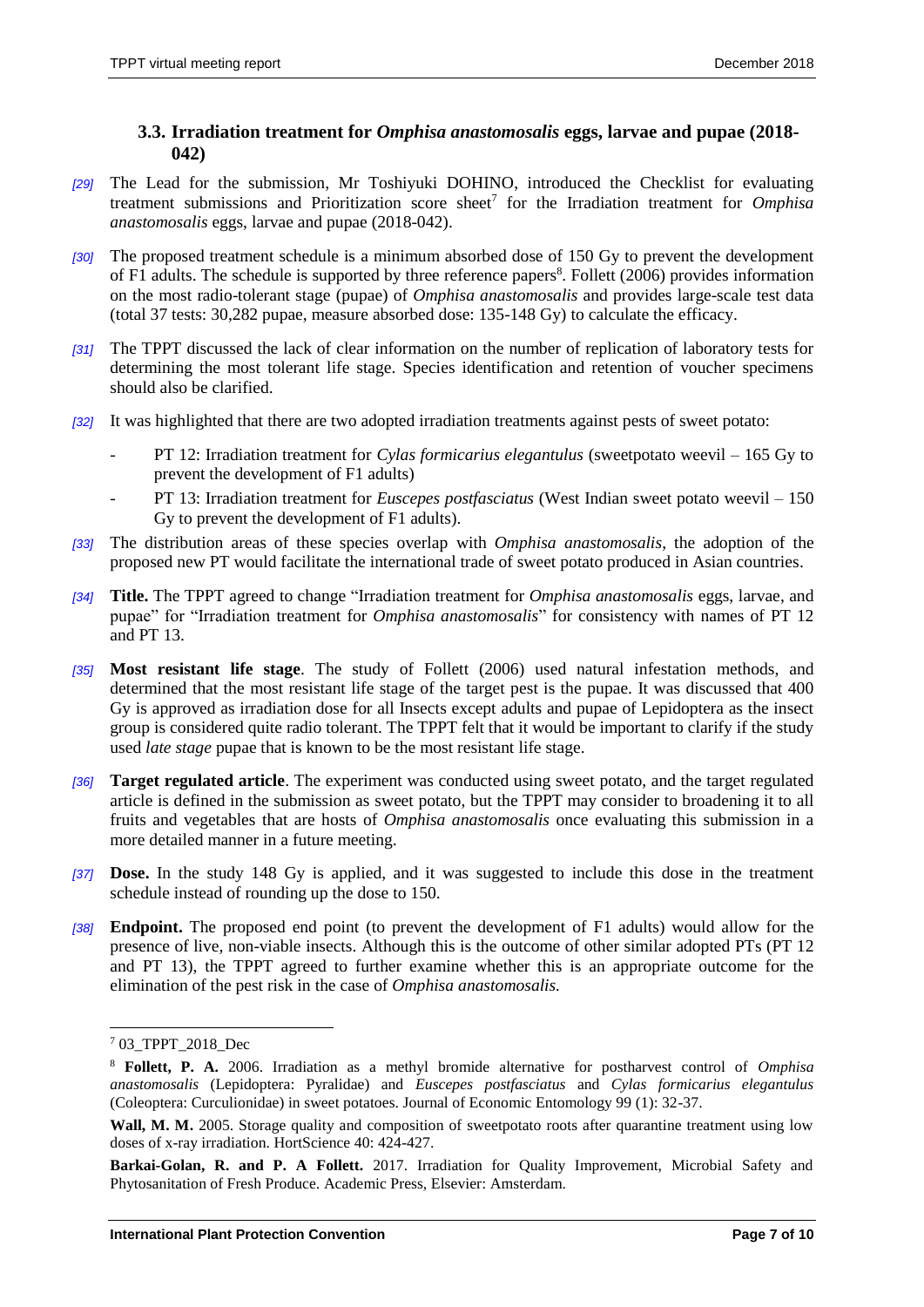- *[39]* **Control mortality**. The TPPT discussed that in the study the control mortality (failure to reproduce) seems quite high (approximately 3 offspring/ female, that is considered low) and agreed to request clarification from the submitter on the circumstances of the insect rearing and exactly how many F1 adults were produced in the controls.
- *[40]* The TPPT agreed to recommend the treatment to the SC for addition to the work program with priority 2 due to its economic importance, but to request clarification from the submitter.
- *[41]* The TPPT:
	- (2) *recommended* the "Irradiation treatment for *Omphisa anastomosalis* (2018-042)" to the Standards Committee (SC) for inclusion in the *List of topics for IPPC standards* (i.e. for inclusion in the TPPT work programme), with priority 2 and Mr Toshiyuki DOHINO as the Treatment Lead, so that the TPPT can better assess the information from the submitter
	- (3) *asked* the submitter to provide further information on
		- If late pupae that were tested
		- What were the emergence rates (F1 adults) in the control
		- Why is there low performance of controls

#### <span id="page-7-0"></span>**4.Other Business**

- *[42]* The Secretariat confirmed the location and date of the next face to face meeting: 8-12 July 2019, Vienna Austria.
- *[43]* The Steward of the TPPT informed the TPPT on recent discussions of the SC at the e-forum (2019\_eSC\_May\_01: Selection of TPPT members). He explained that it was unclear whether specific expertise was needed to complement the existing members. One SC member proposed at the e-forum that the TPPT considers the issue.
- *[44]* The Secretariat added, that the expertise of the members in different treatment types is included in the membership list<sup>9</sup> and that the panel's tasks and responsibilities are outlined in their Specification (TP  $3)^{10}$ .
- *[45]* The TPPT agreed to consider what expertise could be necessary at their next virtual meeting so the Steward of the TPPT could report back to the SC at their 2019 May meeting.

#### <span id="page-7-1"></span>**5. Close of the Meeting**

*[46]* The Secretariat thanked the TPPT members for their active participation and hard work in 2018 highlighting the fruitful and productive face to face meeting, and closed the meeting.

<sup>&</sup>lt;sup>9</sup> TPPT membership list:<https://www.ippc.int/en/publications/81655/>

<sup>10</sup> TP 3:<https://www.ippc.int/en/publications/1308/>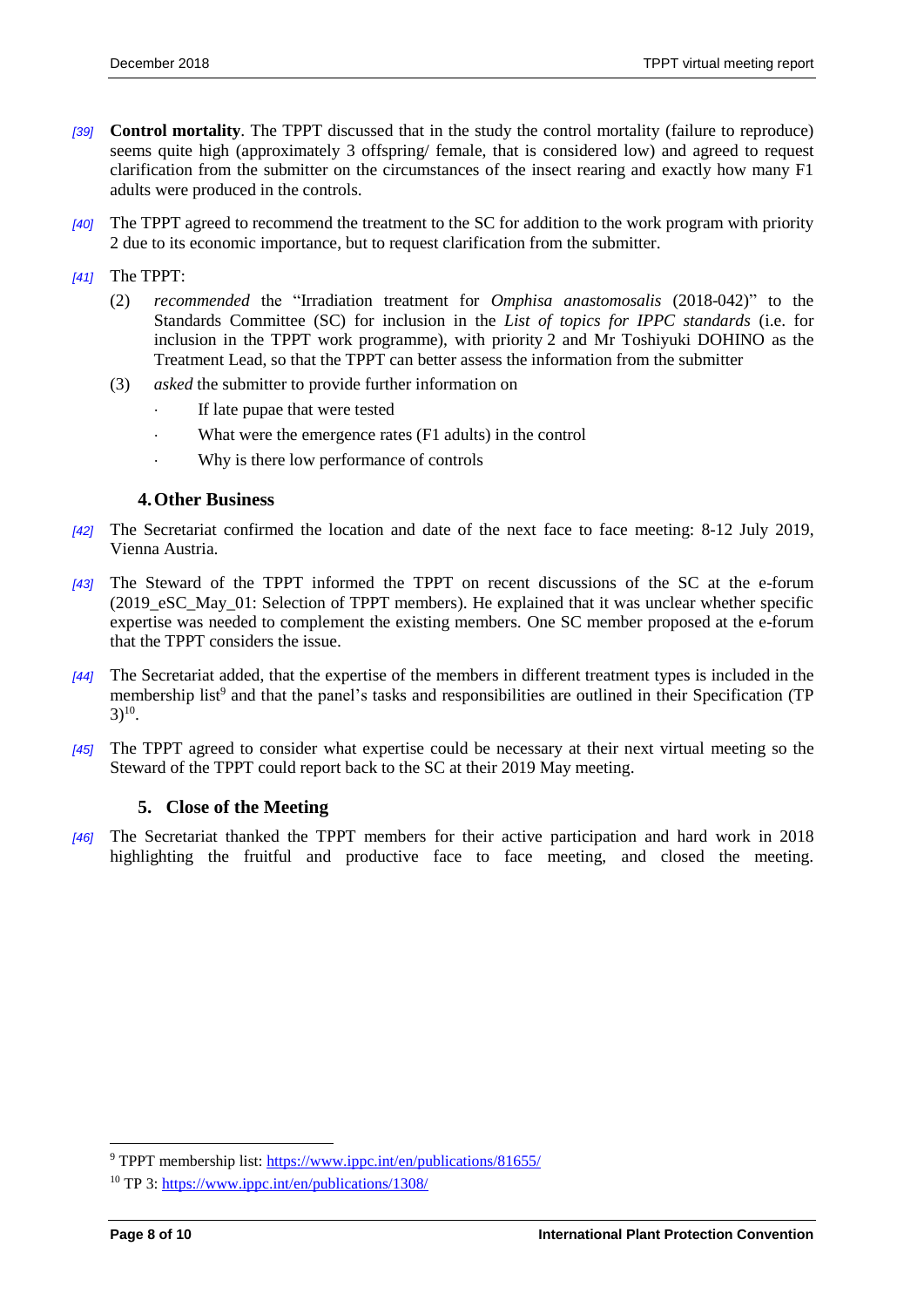# <span id="page-8-0"></span>**Appendix 1: Agenda**

### **2018 DECEMBER VIRTUAL MEETING OF THE TECHNICAL PANEL ON PHYTOSANITARY TREATMENTS (TPPT)**

#### **12 December 2018**

#### **AGENDA**

|     | <b>AGENDA ITEM</b>                                                                                                     | <b>DOCUMENT NO.</b>                          | <b>PRESENTE</b><br>R         |
|-----|------------------------------------------------------------------------------------------------------------------------|----------------------------------------------|------------------------------|
| 1.  | Opening of the meeting                                                                                                 |                                              |                              |
| 1.1 | Welcome by the IPPC Secretariat and introductions                                                                      | 02_TPPT_2018_Dec                             | <b>MOREIRA</b><br>KISS / ALL |
| 1.2 | Adoption of the agenda and election of the rapporteur                                                                  | 01 TPPT 2018 Dec                             | KISS / ALL                   |
| 2.  | <b>Updates from the Secretariat</b>                                                                                    |                                              |                              |
| 2.1 | 2018 November Standards Committee meeting<br>Invited expert<br>❖<br>Adjustments to the work program<br>❖               | 10_TPPT_2018_Dec                             | <b>OPATOWSK</b><br>I/MOREIRA |
| 3.  | <b>TPPT work programme</b>                                                                                             |                                              |                              |
| 3.1 | Objection to the Heat treatment of wood using dielectric<br>heating (2007-114) – version presented to CPM-12<br>(2017) | 2007-114                                     |                              |
|     | Responses to the objection<br>❖                                                                                        | 08_TPPT_2018_Dec                             | <b>ORMSBY</b>                |
|     | Additional information<br>❖                                                                                            | 09_TPPT_2018_Dec                             |                              |
|     | Main references: Dubey et al. (2016) and<br>❖<br>Hoover et al. (2010)                                                  | 04_TPPT_2018_Dec<br>05_TPPT_2018_Dec         |                              |
| 3.2 | Cold treatment of Ceratitis capitata on Vitis vinifera<br>(2017-023A)                                                  | <b>Link to the TPPT e-forum</b><br>2017-023A | DOHINO/                      |
|     | <b>Treatment Leads notes</b><br>❖                                                                                      | 11_TPPT_2018_Dec                             | <b>OPATOWSK</b>              |
|     | De Lima et al (2017)<br>❖                                                                                              | 07_TPPT_2018_Dec                             |                              |
| 3.3 | Irradiation treatment for Omphisa anastomosalis eggs,<br>larvae and pupae (2018-042)                                   | Link to submission 2018-<br>042              | <b>DOHINO</b>                |
|     | ❖<br>Checklist for evaluating treatment submissions and<br>Prioritization score sheet                                  | 03_TPPT_2018_Dec                             |                              |
|     | Reference: Follett (2006)<br>❖                                                                                         | 06 TPPT 2018 Dec                             |                              |